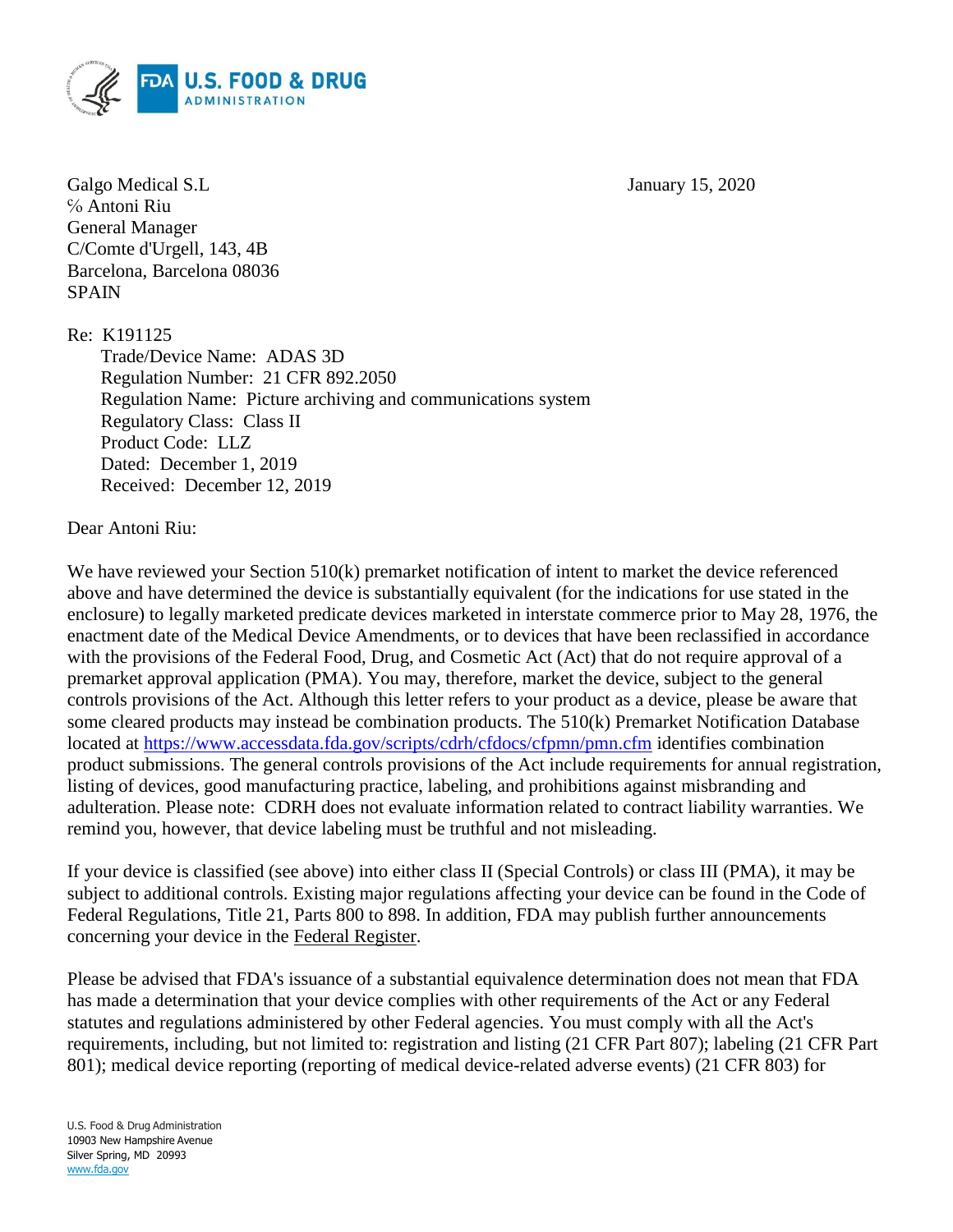devices or postmarketing safety reporting (21 CFR 4, Subpart B) for combination products (see [https://www.fda.gov/combination-products/guidance-regulatory-information/postmarketing-safety-reporting](https://www.fda.gov/combination-products/guidance-regulatory-information/postmarketing-safety-reporting-combination-products)[combination-products\)](https://www.fda.gov/combination-products/guidance-regulatory-information/postmarketing-safety-reporting-combination-products); good manufacturing practice requirements as set forth in the quality systems (QS) regulation (21 CFR Part 820) for devices or current good manufacturing practices (21 CFR 4, Subpart A) for combination products; and, if applicable, the electronic product radiation control provisions (Sections 531- 542 of the Act); 21 CFR 1000-1050.

Also, please note the regulation entitled, "Misbranding by reference to premarket notification" (21 CFR Part 807.97). For questions regarding the reporting of adverse events under the MDR regulation (21 CFR Part 803), please go to [https://www.fda.gov/medical-devices/medical-device-safety/medical-device-reporting](https://www.fda.gov/medical-devices/medical-device-safety/medical-device-reporting-mdr-how-report-medical-device-problems)[mdr-how-report-medical-device-problems.](https://www.fda.gov/medical-devices/medical-device-safety/medical-device-reporting-mdr-how-report-medical-device-problems)

For comprehensive regulatory information about medical devices and radiation-emitting products, including information about labeling regulations, please see Device Advice [\(https://www.fda.gov/medical](https://www.fda.gov/medical-devices/device-advice-comprehensive-regulatory-assistance)[devices/device-advice-comprehensive-regulatory-assistance\)](https://www.fda.gov/medical-devices/device-advice-comprehensive-regulatory-assistance) and CDRH Learn [\(https://www.fda.gov/training-and-continuing-education/cdrh-learn\)](https://www.fda.gov/training-and-continuing-education/cdrh-learn). Additionally, you may contact the Division of Industry and Consumer Education (DICE) to ask a question about a specific regulatory topic. See the DICE website [\(https://www.fda.gov/medical-devices/device-advice-comprehensive-regulatory](https://www.fda.gov/medical-devices/device-advice-comprehensive-regulatory-assistance/contact-us-division-industry-and-consumer-education-dice)[assistance/contact-us-division-industry-and-consumer-education-dice\)](https://www.fda.gov/medical-devices/device-advice-comprehensive-regulatory-assistance/contact-us-division-industry-and-consumer-education-dice) for more information or contact DICE by email [\(DICE@fda.hhs.gov\)](mailto:%20DICE@fda.hhs.gov) or phone (1-800-638-2041 or 301-796-7100).

Sincerely,

Michael D. O'Hara For

Thalia T. Mills, Ph.D. **Director** Division of Radiological Health OHT7: Office of In Vitro Diagnostics and Radiological Health Office of Product Evaluation and Quality Center for Devices and Radiological Health

Enclosure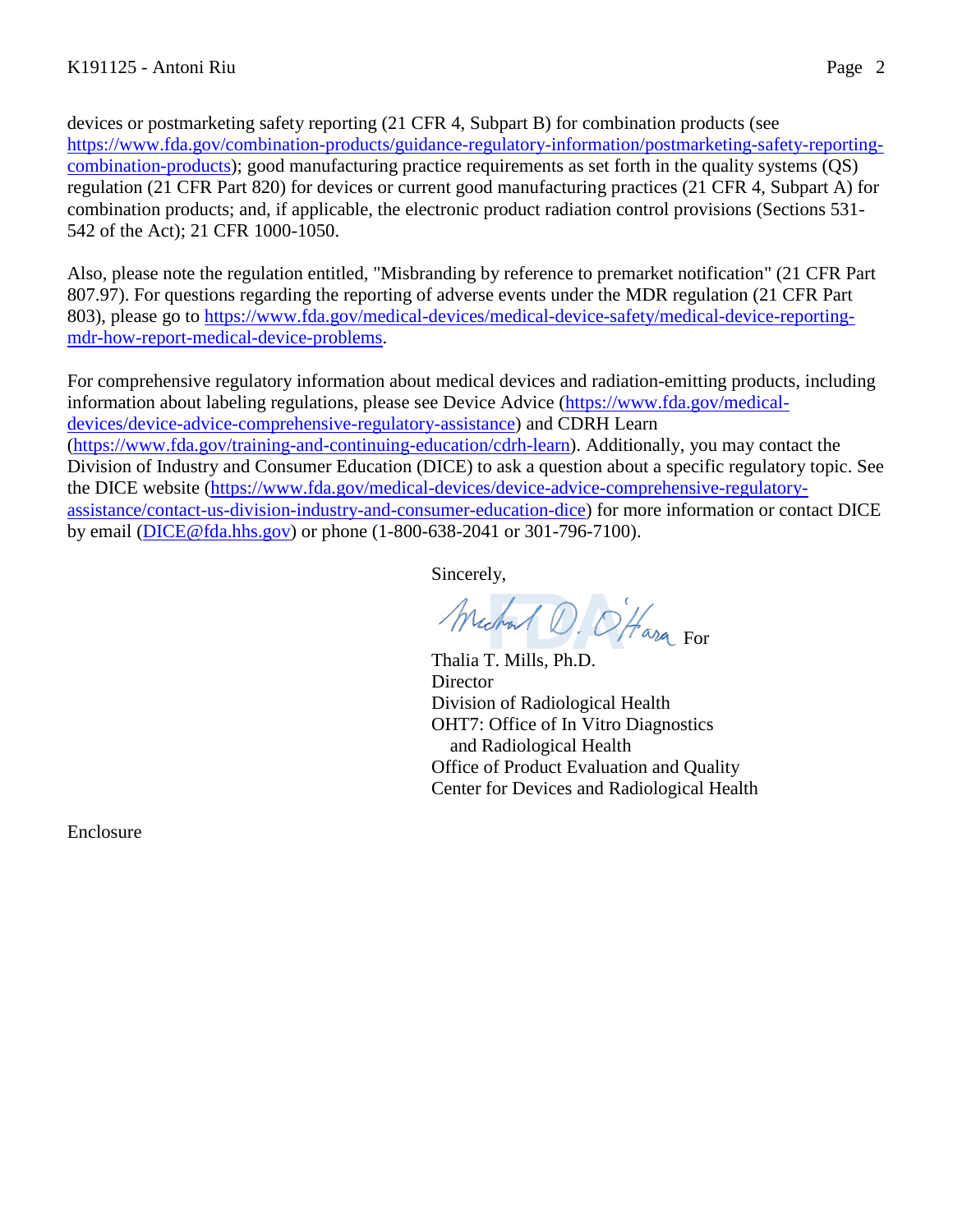#### **Indications for Use**

510(k) Number *(if known)* K191125

Device Name ADAS 3D

Indications for Use *(Describe)*

ADAS 3D is indicated for use in clinical settings to support the visualization and analysis of MR and CT images of the heart for use on individual patients with cardiovascular disease.

ADAS 3D is indicated for patients with myocardial scar produced by ischemic or non-ischemic heart disease. ADAS 3D processes MR and CT images. The quality and the resolution of the medical images determines the accuracy of the data produced by ADAS 3D.

ADAS 3D is indicated to be used only by qualified medical professionals for the visualization and analysis of cardiac images. The data produced by ADAS 3D must not be used as an irrefutable basis or a source of medical advice for clinical diagnosis or patient treatment. The data produced by ADAS 3D is intended to be used to support qualified medical professionals for clinical decision making.

ADAS 3D is not intended to identify regions for catheter ablation or treatment of arrhythmias.

| Type of Use (Select one or both, as applicable)          |                                             |
|----------------------------------------------------------|---------------------------------------------|
| $\boxtimes$ Prescription Use (Part 21 CFR 801 Subpart D) | Over-The-Counter Use (21 CFR 801 Subpart C) |

#### **CONTINUE ON A SEPARATE PAGE IF NEEDED.**

This section applies only to requirements of the Paperwork Reduction Act of 1995.

#### **\*DO NOT SEND YOUR COMPLETED FORM TO THE PRA STAFF EMAIL ADDRESS BELOW.\***

The burden time for this collection of information is estimated to average 79 hours per response, including the time to review instructions, search existing data sources, gather and maintain the data needed and complete and review the collection of information. Send comments regarding this burden estimate or any other aspect of this information collection, including suggestions for reducing this burden, to:

> Department of Health and Human Services Food and Drug Administration Office of Chief Information Officer Paperwork Reduction Act (PRA) Staff *PRAStaff@fda.hhs.gov*

*"An agency may not conduct or sponsor, and a person is not required to respond to, a collection of information unless it displays a currently valid OMB number."*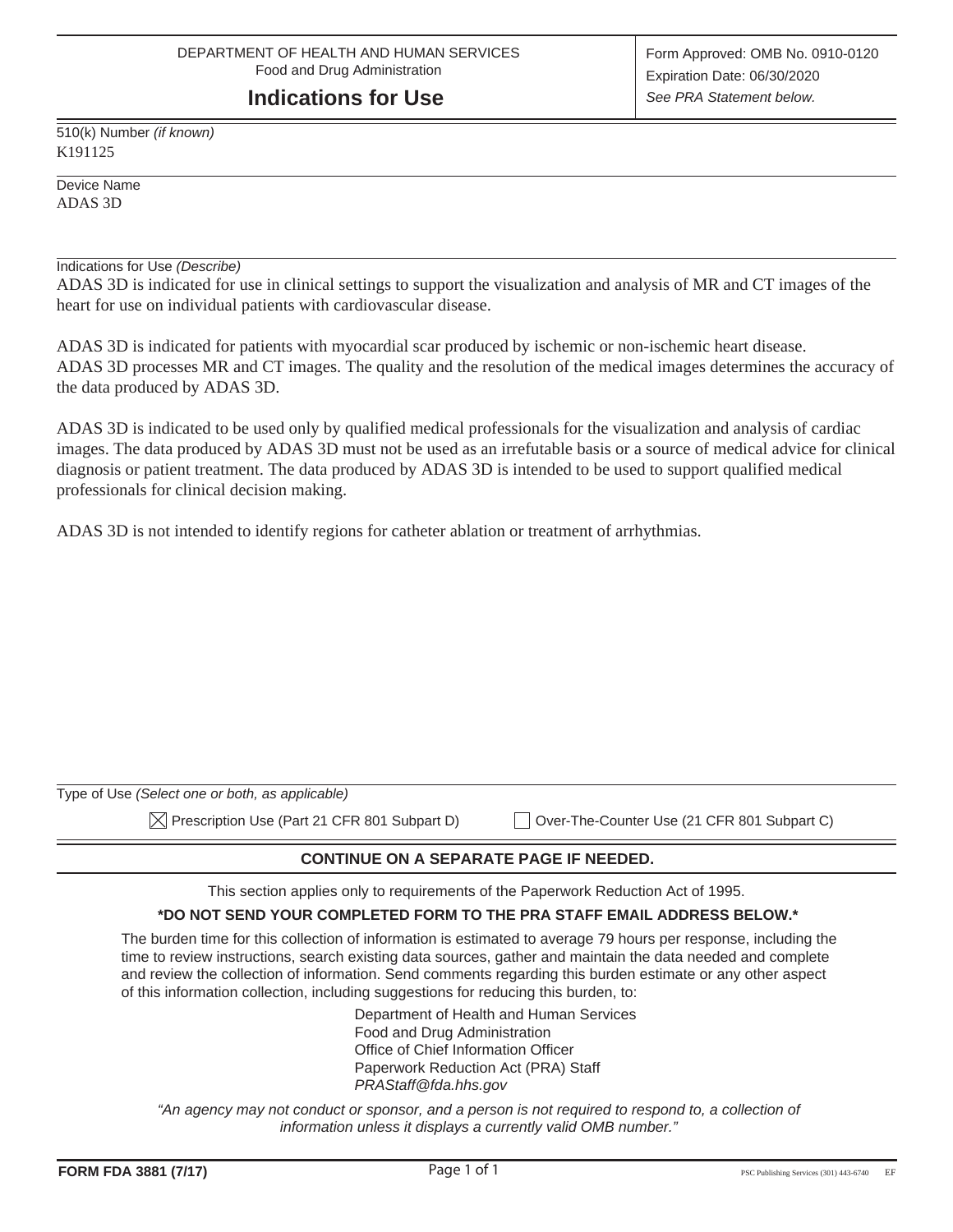

ADAS 3D 510(k) Premarket Notification

### **Section 5 – 510(k) Summary**

K191125

| <b>SUBMITTER NAME:</b><br><b>SUBMITTER ADDRESS:</b> | <b>GALGO MEDICAL S.L</b><br>C/Comte d'Urgell 143, 4-B<br>08036 Barcelona<br><b>BARCELONA</b><br><b>SPAIN</b> |
|-----------------------------------------------------|--------------------------------------------------------------------------------------------------------------|
| CONTACT:                                            | Antoni Riu                                                                                                   |
| <b>TELEPHONE:</b>                                   | +34 93 328 3964                                                                                              |
| e-mail:                                             | Antoni.riu@galgomedical.com                                                                                  |
| <b>DEVICE TRADE NAME:</b>                           | ADAS 3D                                                                                                      |
| <b>COMMON NAME:</b>                                 | Radiological Image Processing System                                                                         |

**COMMON NAME:** Radiological Image Processing System **CLASSIFICATION NAME:** Radiological Image Processing System (21 CFR 892.2050) **PRODUCT CODE:** LLZ **REGULATION DESCRIPTION:** Picture archiving and communications system

#### **PREDICATE DEVICE(S):** MR-CT VVA (K140587)

### **1. DEVICE DESCRIPTION**

ADAS 3D is a software-based image processing tool for post-processing cardiovascular enhanced Magnetic Resonance (MRI) images and Computed Tomography Angiography (CTA) images.

ADAS 3D is designed to process DICOM image databases to enable the calculation, quantification and visualization of 3D cardiac imaging data by displaying and quantifying the levels of enhancement. ADAS 3D also enables the visualization of the shape of the cardiac chamber and the adjacent anatomy. After data processing, the data and images can be exported utilizing industry standard formats for viewing on other system, including Electrophysiology (EP) navigation system.

| <b>Characteristics / Feature</b> | <b>ADAS 3D</b>                                                         |  |  |
|----------------------------------|------------------------------------------------------------------------|--|--|
| <b>General Features</b>          |                                                                        |  |  |
| <b>Operation System</b>          | Min. 64-bit Microsoft Windows 10                                       |  |  |
|                                  | Rec. 64-bit Microsoft® Windows® 10                                     |  |  |
| CPU Type                         | Min. Intel® Pentium® 4 or AMD Athlon™ 64, 3 GHz or faster or Intel® or |  |  |
|                                  | AMD dual core 2 GHz or faster                                          |  |  |
|                                  | Rec. Intel® Core i74790 K or equivalent                                |  |  |
| Memory                           | Min. 8 GB RAM                                                          |  |  |
|                                  | Rec. 16 GB RAM                                                         |  |  |
| Disk Space                       | Min. 100 GB free disk space for local study database                   |  |  |
|                                  | Rec. 250 GB free disk space or more for local study database           |  |  |
| Graphics                         | Min. Microsoft® DirectX 10® capable graphics card or higher            |  |  |

The following table lists the principal characteristics and features of the software: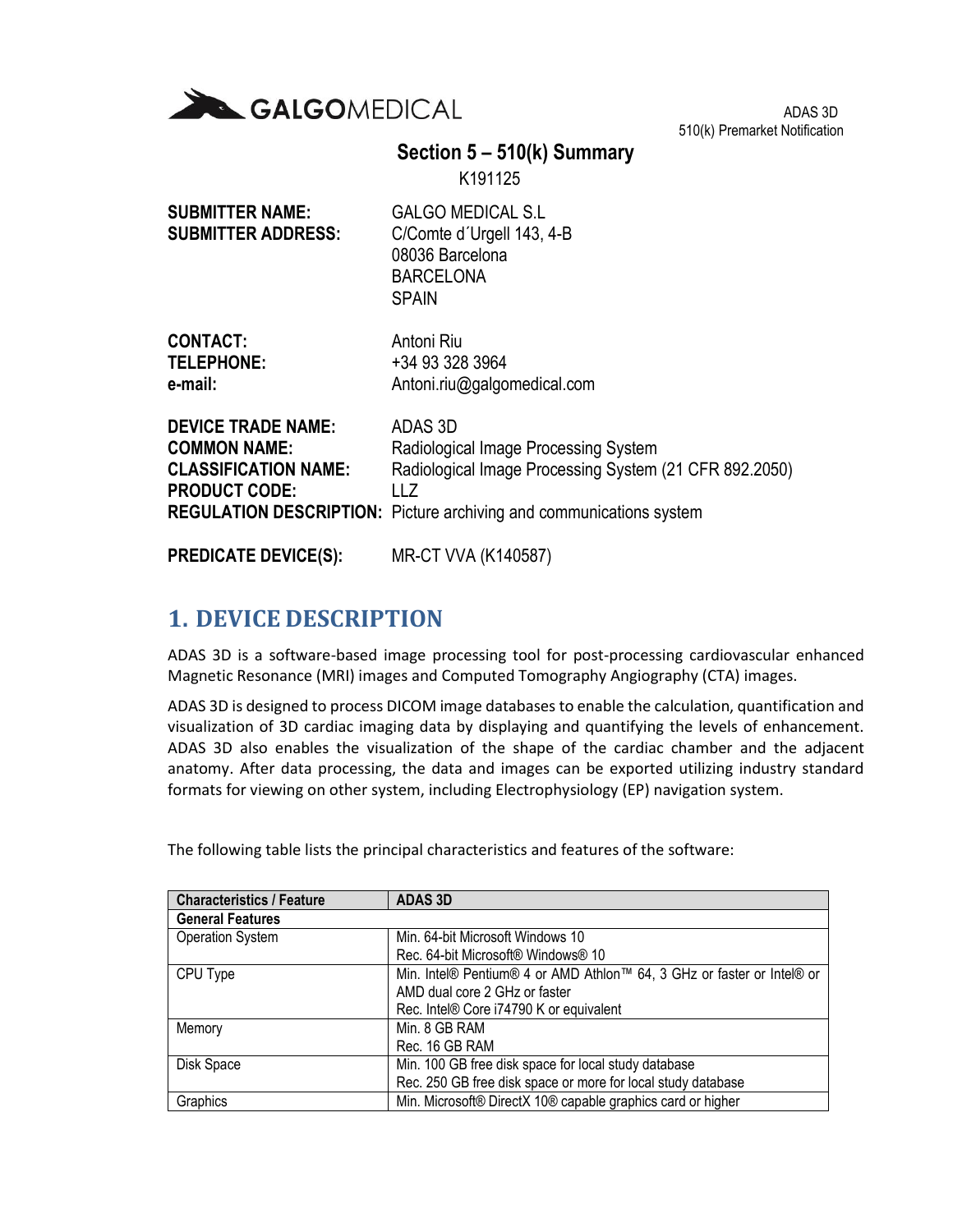

|                            | Rec. Microsoft® DirectX 11® or capable graphics card or higher (for                                                                                                                                                                                                                                                                                                                                                                                                                                                                                                                                                                                                                                                                                                                                                                                  |
|----------------------------|------------------------------------------------------------------------------------------------------------------------------------------------------------------------------------------------------------------------------------------------------------------------------------------------------------------------------------------------------------------------------------------------------------------------------------------------------------------------------------------------------------------------------------------------------------------------------------------------------------------------------------------------------------------------------------------------------------------------------------------------------------------------------------------------------------------------------------------------------|
|                            | example GeForce GT 730)                                                                                                                                                                                                                                                                                                                                                                                                                                                                                                                                                                                                                                                                                                                                                                                                                              |
| Other                      | 1,280 x 1,024 or higher screen resolution                                                                                                                                                                                                                                                                                                                                                                                                                                                                                                                                                                                                                                                                                                                                                                                                            |
| Input file formats         | DICOM/DICOMDIR                                                                                                                                                                                                                                                                                                                                                                                                                                                                                                                                                                                                                                                                                                                                                                                                                                       |
| System Interface           | -DICOM: Digital Imaging and Communications in Medicine (DICOM) is a<br>standard for handling, storing, printing, and transmitting information in<br>medical imaging.<br>-LIEBRE Study: A LIEBRE study is a set of files storing each processed<br>case.<br>- Navigation System File Format: Format for Navigation system.<br>Snapshots: Snapshots in PNG format.<br>-Videos: Videos in MPEG format and MPEG-1 video codec.                                                                                                                                                                                                                                                                                                                                                                                                                           |
| User Interface             | -Application workflow navigation tool.                                                                                                                                                                                                                                                                                                                                                                                                                                                                                                                                                                                                                                                                                                                                                                                                               |
|                            | -Toolbar.<br>-Working area.<br>-Toolbox.                                                                                                                                                                                                                                                                                                                                                                                                                                                                                                                                                                                                                                                                                                                                                                                                             |
| <b>Functional Features</b> |                                                                                                                                                                                                                                                                                                                                                                                                                                                                                                                                                                                                                                                                                                                                                                                                                                                      |
| <b>Functions</b>           | -Importing Cardiac Imaging (MRI/CTA) in DICOM format                                                                                                                                                                                                                                                                                                                                                                                                                                                                                                                                                                                                                                                                                                                                                                                                 |
|                            | <b>MRI Images support:</b><br>Visualization of the distribution of the enhancement in a three-<br>dimensional (3D) chamber of the heart<br>Quantification of the total volume of the enhancement within the<br>Left Ventricle (LV) and the visualization of the enhancement area<br>in multiple layers through the cardiac structure<br>Calculation, quantification and visualization of corridors of<br>$\bullet$<br>intermediate signal intensity enhancement in the LV<br>Quantification and visualization of the total area and distribution of<br>the enhancement within the Left Atrium (LA)<br>CTA images support:<br>Quantification of LV wall thickness<br>Identification and Visualization of other 3D anatomical structures<br>- The ADAS 3D exports data into industry standard file formats supported<br>by catheter navigation systems |
| Data Storage               | All analysis results can be saved and reloaded again for reviewing and/or<br>exporting. The analysis results include the input DICOM image, 3D<br>models, numerical values, snapshots and videos.                                                                                                                                                                                                                                                                                                                                                                                                                                                                                                                                                                                                                                                    |
| Software Algorithms        | -Left Ventricle Layer Computation<br>-Left Atrium Layer Computation Algorithm<br>-Enhancement Quantification algorithm<br>-3D Corridor Detection Algorithm<br>-Heart Anatomy Extraction algorithm<br>-From Binary image to surface mesh algorithm<br>-Left Ventricle Wall Thickness algorithm                                                                                                                                                                                                                                                                                                                                                                                                                                                                                                                                                        |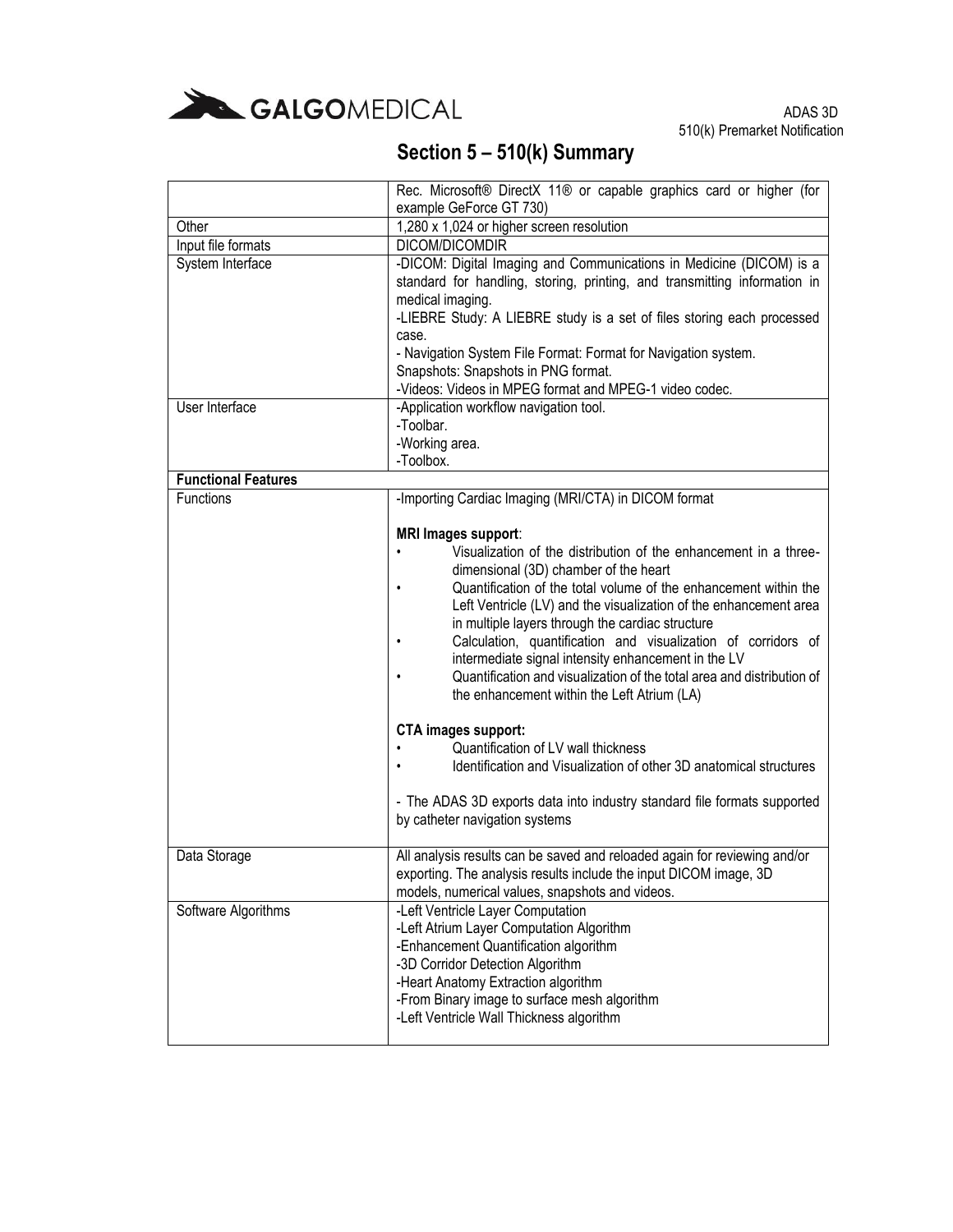

### **1.1. 3D corridors module**

The 3D Corridors Module is an automatic detection feature designed to help identify and visualize 3D corridors of border zone (BZ) tissue within the LV. The 3D Corridors algorithm generates visual representations of the corridors that may travel through multiple layers of the LV.

A 3D Corridor is defined as a path of BZ tissue (or an area of intermediate intensity on the MRI) that starts and ends in healthy tissue (HT) and travels between areas of core scar (CS) tissue. A corridor is a three-dimensional path in the myocardium and has an associated volume. The ADAS 3D software distinguishes between protected and unprotected regions for a corridor.

- A protected region of BZ tissue is defined as the corridor that is embedded in an area of CS.
- An unprotected region of BZ tissue is defined as BZ tissue that is not surrounded by CS.

The ADAS 3D software only calculates 3D Corridors using the layers in between the endo and epicardium. The mitral value and the endo and epicardial surfaces define the boundaries for 3D Corridor detection, they are considered as CS tissue by the software.

To be automatically identified, by ADAS 3D, as a 3D Corridor, **four criteria** must be met in at least one layer:

- 1. It must pass through a BZ region
- 2. It must connect two HT regions
- 3. It must be **protected** by the CS region both
	- a. Within its layer, on both sides and by a minimum CS size
	- b. AND surrounding the layer
- 4. It must have a minimum length of 5 mm

#### **1.1.1. Precautions**

- The software is not intended to identify regions for catheter ablation or treatment of arrhythmias.
- This software is a tool to support clinicians for better visualization of cardiac images from MR and CTA. It is up to the clinicians to make their own interpretations of the information that is presented.
- The intermediate signal intensity "3D Corridor" detection tool is not intended for clinical patient management and its use has not been validated clinically.
- The results are explicitly not to be regarded as the sole, irrefutable basis for clinical diagnosis.

### **1.2. SUMMARY OF COMPARISON WITH PREDICATE DEVICE**

In the establishment of substantial equivalence, the Software ADAS 3D is compared with the following previously cleared device:

MR-CT VVA (K140587)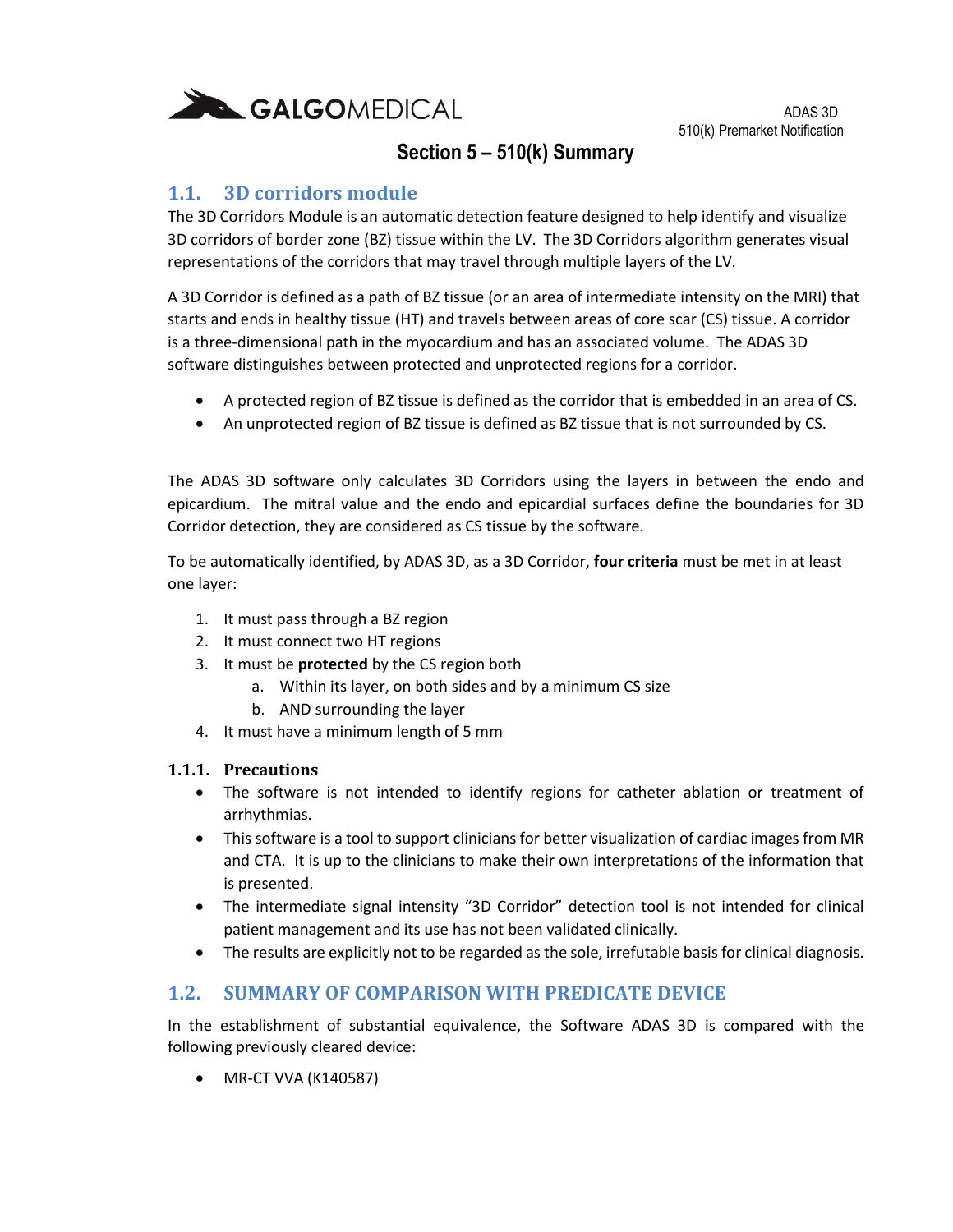

Comparison of the proposed devices with the predicate device is summarized in the following table

| <b>Elements of</b>     | <b>Proposed Device</b>                  | <b>Predicate Device</b>                  |                          |
|------------------------|-----------------------------------------|------------------------------------------|--------------------------|
| Comparison             | <b>ADAS 3D</b>                          | <b>MR-CT VVA</b>                         |                          |
|                        | (GALGO MEDICAL S.L)                     | (Medis Medical Imaging Systems,          |                          |
|                        |                                         | b.v.                                     |                          |
| <b>Regulatory Data</b> |                                         |                                          |                          |
| Regulatory             | Class II                                | Class II                                 | Identical                |
| <b>Class</b>           |                                         |                                          |                          |
| <b>Classificatio</b>   | Radiological Image processing system    | Radiological Image processing            | Identical                |
| n name                 |                                         | system                                   |                          |
| <b>Regulation</b>      | 21 CFR 892.2050                         | 21 CFR 892.2050                          | Identical                |
| <b>Number</b>          |                                         |                                          |                          |
| <b>Product</b>         | <b>LLZ</b>                              | LLZ                                      | Identical                |
| Code                   |                                         |                                          |                          |
| <b>FDA</b>             | Pending                                 | 510(k) cleared: K140587                  | $\overline{\phantom{a}}$ |
| Clearance              |                                         |                                          |                          |
| <b>Use</b>             |                                         |                                          |                          |
| <b>Indication</b>      | ADAS 3D is indicated for use in the     | MR-CT VVA is indicated for use in        | Similar to               |
| for Use                | clinical setting to support the         | clinical settings where more             | predicate                |
|                        | visualization and analysis of cardiac   | reproducible than manually derived       | device                   |
|                        | MR and CTA images for patients with     | quantified results are needed to         |                          |
|                        | cardiovascular disease.                 | support the visualization and            |                          |
|                        |                                         | analysis of MR and CT images of the      |                          |
|                        | ADAS 3D is indicated for patients with  | heart and blood vessels for use on       |                          |
|                        | myocardial scar produced by ischemic    | individual patients with                 |                          |
|                        | or non-ischemic heart disease. ADAS     | cardiovascular disease. Further, MR-     |                          |
|                        | 3D processes MR and CTA images.         | CT VVA allows the quantification of      |                          |
|                        | The quality and the resolution of the   | cerebral spinal fluid in MR velocity-    |                          |
|                        | original images determines the          | encoded flow images.                     |                          |
|                        | quality and the accuracy of the data    |                                          |                          |
|                        | produced by ADAS 3D.                    | When the quantified results              |                          |
|                        |                                         | provided by MR-CT VVA are used in        |                          |
|                        | ADAS 3D is indicated to be used by      | a clinical setting on MR and CT          |                          |
|                        | qualified medical professionals         | images of an individual patient, they    |                          |
|                        | (cardiologists, electrophysiologists,   | can be used to support the clinical      |                          |
|                        | radiologists or trained technicians)    | decision making for the diagnosis of     |                          |
|                        | for the calculation, quantification and | the patient. In this case, the results   |                          |
|                        | visualization of cardiac images. The    | are explicitly not to be regarded as     |                          |
|                        | data produced by ADAS 3D is             | the sole, irrefutable basis for clinical |                          |
|                        | indicated to be used to support         | diagnosis, and they are only             |                          |
|                        | clinical decision making and should     | intended for use by the responsible      |                          |
|                        | not be used on an irrefutable basis or  | clinicians.                              |                          |
|                        | as the sole source of information for   |                                          |                          |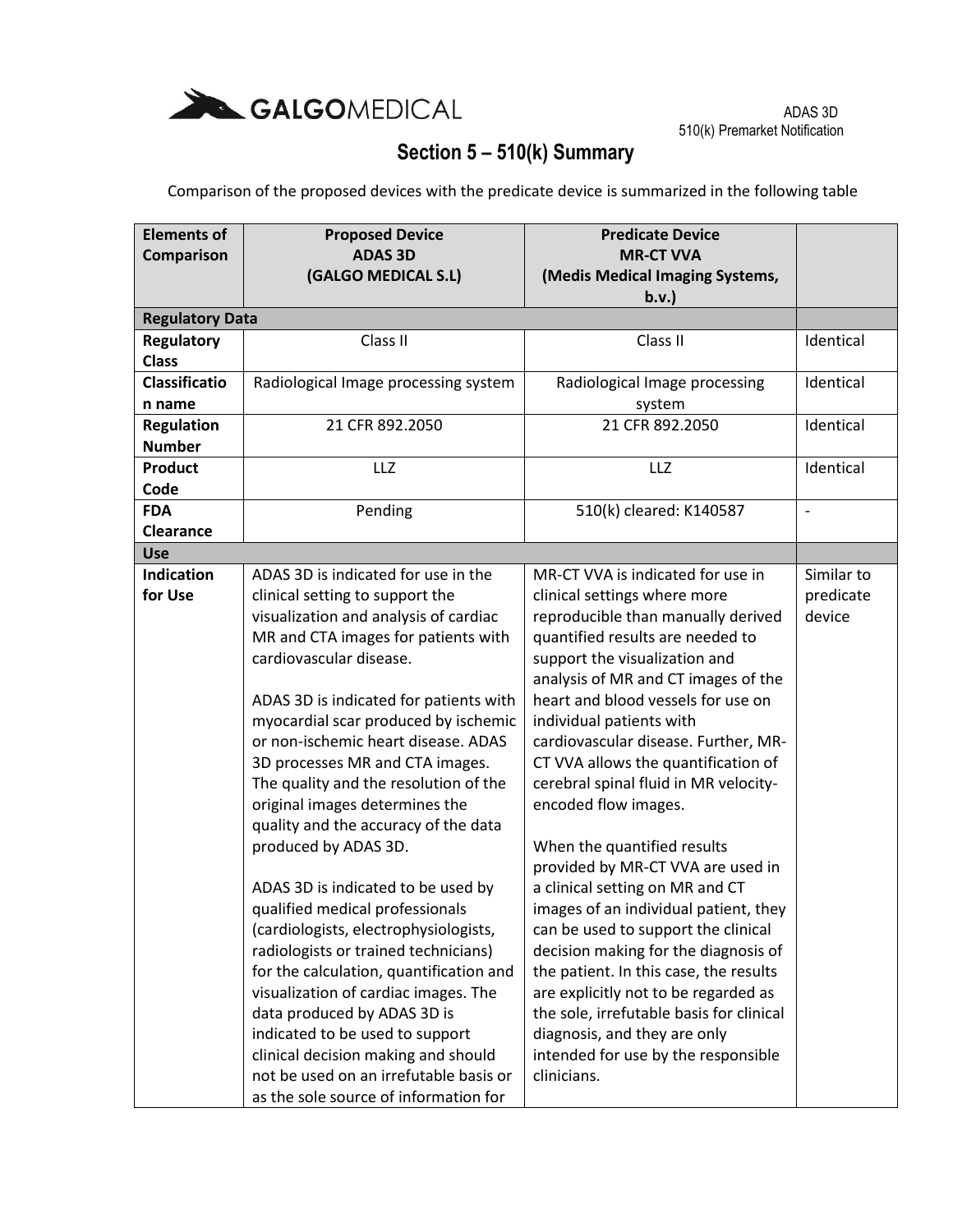

| <b>Elements of</b><br>Comparison | <b>Proposed Device</b><br><b>ADAS 3D</b><br>(GALGO MEDICAL S.L)                                                                                     | <b>Predicate Device</b><br><b>MR-CT VVA</b><br>(Medis Medical Imaging Systems,<br>b.v. |  |
|----------------------------------|-----------------------------------------------------------------------------------------------------------------------------------------------------|----------------------------------------------------------------------------------------|--|
|                                  | clinical diagnosis or patient<br>treatment.<br>ADAS 3D is not intended to identify<br>regions for catheter ablation or<br>treatment of arrhythmias. |                                                                                        |  |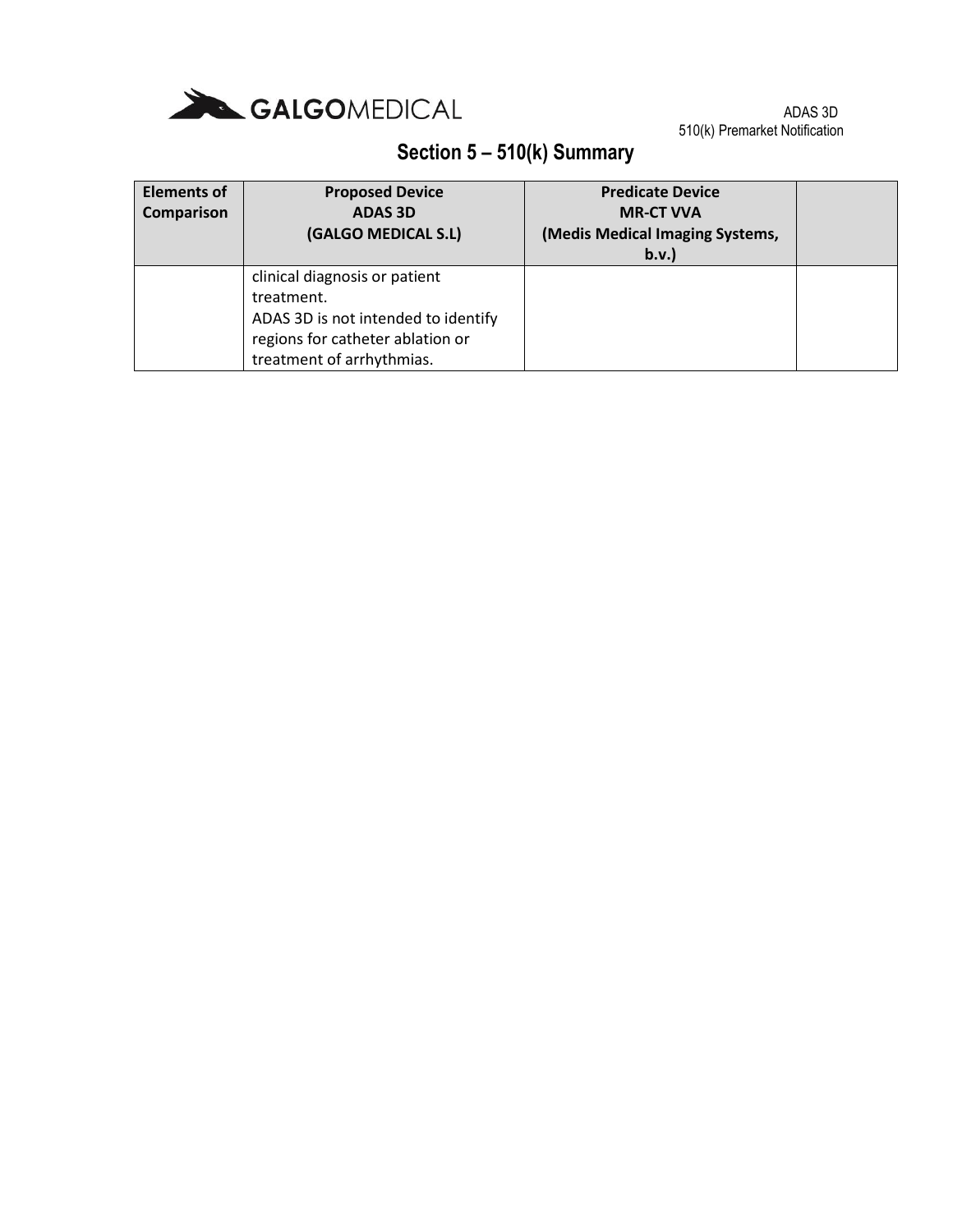

| Intended |           | ADAS 3D is intended to be used for                             | QMass <sup>®</sup> MR is software intended to             | Similar to |
|----------|-----------|----------------------------------------------------------------|-----------------------------------------------------------|------------|
| use      |           | post-processing cardiovascular                                 | be used for the visualization and                         | predicate  |
|          |           | enhanced Magnetic Resonance (MR)                               | analysis of MR and CT images of the                       | device     |
|          |           | images and Computed Tomography                                 | heart and blood vessels.                                  |            |
|          |           | Angiography (CTA) images that are                              |                                                           |            |
|          |           | formatted in Digital Imaging and                               | QMass <sup>®</sup> MR is intended to support              |            |
|          |           | Communication in Medicine (DICOM)                              | the following visualization                               |            |
|          |           | standard. ADAS 3D is intended for the                          | functionalities:                                          |            |
|          |           | non-invasive calculation,                                      | - cine loop and 2D review                                 |            |
|          |           | quantification and visualization of                            | - performing caliper measurements                         |            |
|          |           | cardiac imaging data to support a                              |                                                           |            |
|          |           | comprehensive diagnostic decision-                             | QMass <sup>®</sup> MR is also intended to                 |            |
|          |           | making process for understanding                               | support the following analyses:                           |            |
|          |           | cardiovascular disease.                                        | - cardiac function quantification                         |            |
|          |           |                                                                | - anatomy and tissue segmentation                         |            |
|          |           | ADAS 3D analyzes the enhancement                               | - signal intensity analysis for the                       |            |
|          |           | of myocardial fibrosis from DICOM                              | myocardium and infarct sizing                             |            |
|          |           | MR images to support:                                          | - MR parametric maps (such as T1,                         |            |
|          |           | Visualization of the distribution of                           | T2, T2* relaxation)                                       |            |
|          |           | the enhancement in a three-                                    |                                                           |            |
|          |           | dimensional (3D) chamber of the                                | QMass <sup>®</sup> MR is also intended to be<br>used for: |            |
|          |           | heart.                                                         | - quantification of T2* results in MR                     |            |
|          | $\bullet$ | Quantification of the total                                    | images that can be used to                                |            |
|          |           | volume of the enhancement                                      | characterize iron loading in the                          |            |
|          |           | within the left Ventricle (LV) and<br>the visualization of the | heart and the liver                                       |            |
|          |           | enhancement area in multiple                                   |                                                           |            |
|          |           | layers through the cardiac                                     | These analyses are based on                               |            |
|          |           | structure.                                                     | contours that are either manually                         |            |
|          | $\bullet$ | Calculation, quantification and                                | drawn by the clinician or trained                         |            |
|          |           | visualization of corridors of                                  | medical technician who is operating                       |            |
|          |           | intermediate signal intensity                                  | the software, or automatically                            |            |
|          |           | enhancement in the LV.                                         | detected by the software and                              |            |
|          | $\bullet$ | Quantification and visualization                               | subsequently presented for review                         |            |
|          |           | of the total area and distribution                             | and manual editing. The results                           |            |
|          |           | of the enhancement within the                                  | obtained are displayed on top of the                      |            |
|          |           | Left Atrium (LA).                                              | images and provided in reports.                           |            |
|          |           |                                                                |                                                           |            |
|          |           | Additionally, ADAS 3D imports                                  | The analysis results obtained with                        |            |
|          |           | DICOM CTA images to support:                                   | QMass® MR are intended for use by                         |            |
|          |           | Quantification of the wall                                     | cardiologists and radiologists to                         |            |
|          |           | thickness of the LV.                                           | support clinical decisions concerning                     |            |
|          |           |                                                                | the heart and vessels.                                    |            |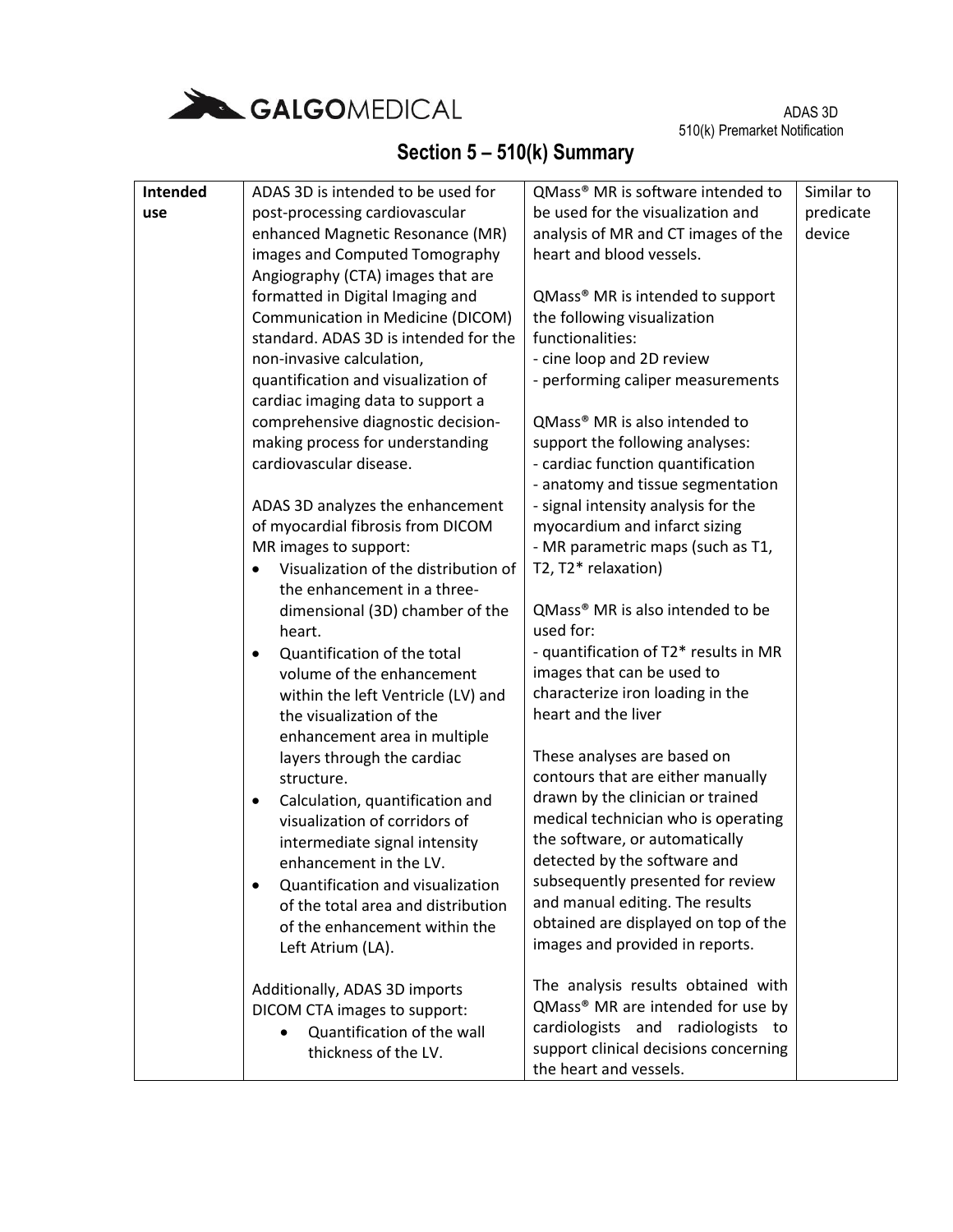

| <b>Elements of</b>               | <b>Proposed Device</b>                                            | <b>Predicate Device</b>              |                     |
|----------------------------------|-------------------------------------------------------------------|--------------------------------------|---------------------|
| Comparison                       | <b>ADAS 3D</b>                                                    | <b>MR-CT VVA</b>                     |                     |
|                                  | (GALGO MEDICAL S.L)                                               | (Medis Medical Imaging Systems,      |                     |
|                                  |                                                                   | b.v.                                 |                     |
|                                  | Identification and<br>$\bullet$                                   |                                      |                     |
|                                  | visualization of other 3D                                         |                                      |                     |
|                                  | anatomical structures.                                            |                                      |                     |
|                                  | ADAS-3D exports information to<br>multiple industry standard file |                                      |                     |
|                                  | formats suitable for documentation                                |                                      |                     |
|                                  | and information sharing purposes.                                 |                                      |                     |
|                                  | The 3D data is exported into industry                             |                                      |                     |
|                                  | standard file formats supported by                                |                                      |                     |
|                                  | catheter navigation systems. It is                                |                                      |                     |
|                                  | intended to be used by qualified                                  |                                      |                     |
|                                  | medical professionals (cardiologists,                             |                                      |                     |
|                                  | electrophysiologists, radiologists or                             |                                      |                     |
|                                  | trained technicians) experienced in                               |                                      |                     |
|                                  | examining and evaluating                                          |                                      |                     |
|                                  | cardiovascular MR and CTA images as                               |                                      |                     |
|                                  | part of the comprehensive diagnostic                              |                                      |                     |
|                                  | decision-making process. ADAS-3D is                               |                                      |                     |
|                                  | a standalone software application.                                |                                      |                     |
| <b>Technical characteristics</b> |                                                                   |                                      |                     |
| General                          | Is a software solution for the                                    | Is software intended to be used for  | Identical to        |
| description                      | visualization and analysis of                                     | the visualization and analysis of MR | predicate           |
|                                  | cardiovascular MR and CT images.                                  | and CT images of the heart and       | device              |
| <b>Mode</b><br><b>of</b>         | Software Solution                                                 | blood vessels.<br>Software Solution  | Identical to        |
| action                           |                                                                   |                                      | predicate           |
|                                  |                                                                   |                                      | device              |
| <b>Operating</b>                 | Windows                                                           | Windows                              | Identical to        |
| System                           |                                                                   |                                      | predicate           |
|                                  |                                                                   |                                      | device              |
| Principles of                    | Analysis of MR and CT images                                      | Analysis of MR and CT images         | Identical to        |
| operation                        |                                                                   |                                      | predicate           |
|                                  |                                                                   |                                      | device              |
| <b>User</b>                      | Mouse, Keyboard                                                   | Mouse, Keyboard                      | <b>Identical to</b> |
| <b>Interface</b>                 |                                                                   |                                      | predicate           |
|                                  |                                                                   |                                      | device              |
| <b>Target</b>                    | Patients with myocardial scar.                                    | Individual patients with             | Similar to          |
| <b>Population</b>                |                                                                   | cardiovascular disease.              | predicate           |
|                                  |                                                                   |                                      | device              |
| Anatomical                       | Left Ventricle and Left Atrium                                    | Left ventricle and Right Ventricle   | Similar than        |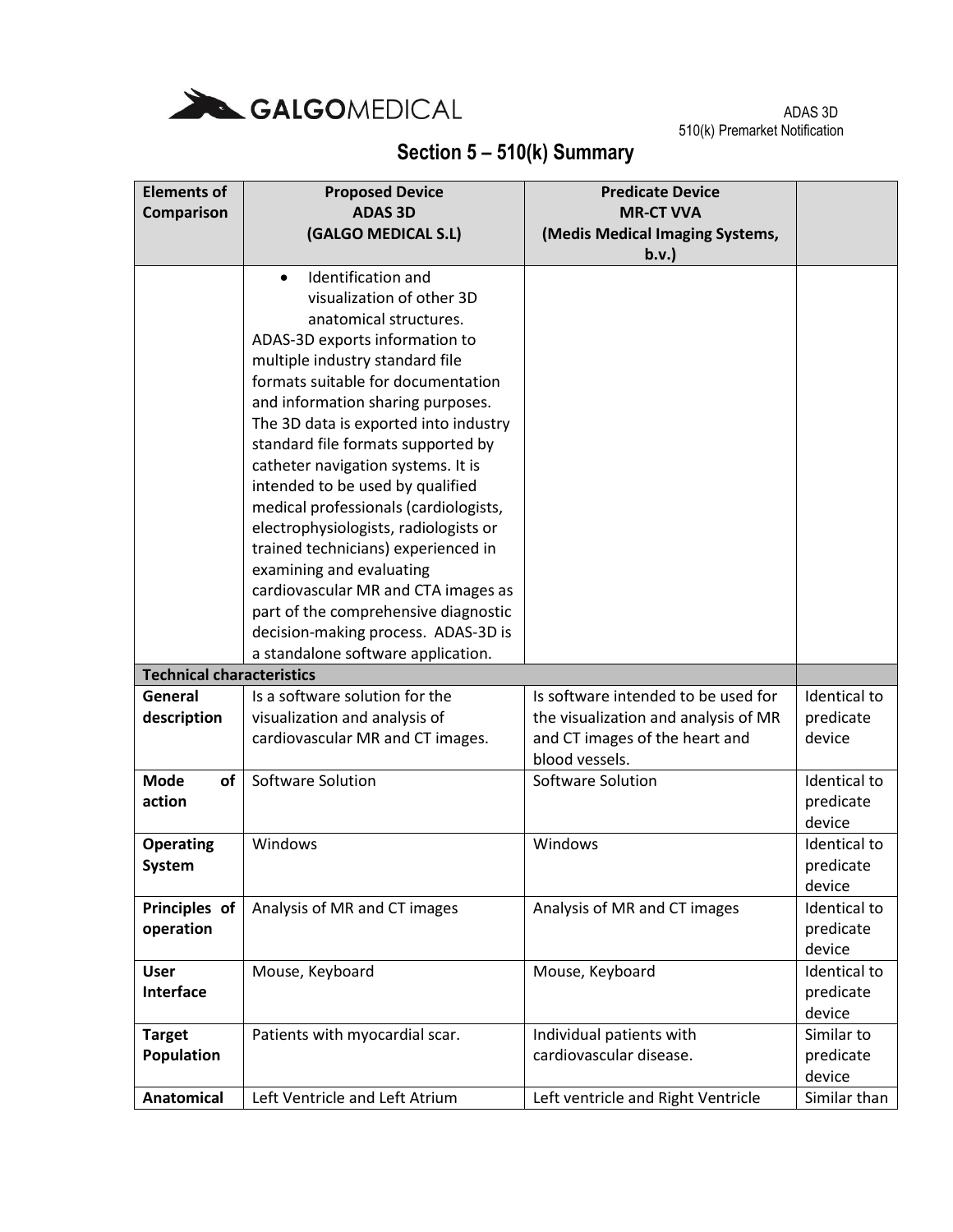

| <b>Elements of</b><br><b>Comparison</b>  | <b>Proposed Device</b><br><b>ADAS 3D</b><br>(GALGO MEDICAL S.L)                                                                                                                                                                                                                   | <b>Predicate Device</b><br><b>MR-CT VVA</b><br>(Medis Medical Imaging Systems,                                                                                                                                                             |                                     |
|------------------------------------------|-----------------------------------------------------------------------------------------------------------------------------------------------------------------------------------------------------------------------------------------------------------------------------------|--------------------------------------------------------------------------------------------------------------------------------------------------------------------------------------------------------------------------------------------|-------------------------------------|
|                                          |                                                                                                                                                                                                                                                                                   | b.v.                                                                                                                                                                                                                                       |                                     |
| sites                                    |                                                                                                                                                                                                                                                                                   |                                                                                                                                                                                                                                            | predicate<br>device                 |
| <b>Conditions</b><br>of use              | It is intended to be used by qualified<br>medical professionals (cardiologists,<br>radiologists or trained technicians)<br>experienced in examining and<br>evaluating cardiovascular MR and<br>CTA images as part of the<br>comprehensive diagnostic decision-<br>making process. | Must be used by Cardiologist,<br>radiologist or trained technicians<br>who are qualified to perform cardiac<br>analysis.                                                                                                                   | Identical to<br>predicate<br>device |
| <b>Images</b><br>supported               | Vendor independent DICOM MR/CT<br>images (specific requirements<br>depends on type of analysis, but<br>imaging viewing is possible on all<br>MR/CT images)                                                                                                                        | Vendor independent DICOM MR/CT<br>images (specific requirements<br>depend on type of analysis, but<br>imaging viewing is possible on all<br>MR/CT images)                                                                                  | Identical to<br>predicate<br>device |
| <b>Image Features</b>                    |                                                                                                                                                                                                                                                                                   |                                                                                                                                                                                                                                            |                                     |
| Image<br>assessment                      | By visualization and analysis of the<br>images                                                                                                                                                                                                                                    | By visualization and analysis of the<br>images                                                                                                                                                                                             | Identical to<br>predicate<br>device |
| Image<br>display and<br>manipulatio<br>n | - 2D slice review<br>- 3D Multiplanar reconstruction<br>- Pan/zoom; magnify; maximize and<br>minimize; scroll through slice stack;<br>adjust window level, contrast and<br>brightness.                                                                                            | - 2D slice review<br>- 3D Multiplanar reconstruction<br>- Pan/zoom; magnify; maximize and<br>minimize; scroll through slice stack;<br>adjust window level, contrast and<br>brightness.<br>- Cine loop<br>- Performing caliper measurements | Similar to<br>predicate<br>device   |
| <b>Result</b><br>visualization           | Numerical<br>- Graph<br>- 2D view<br>- 3D view                                                                                                                                                                                                                                    | - Numerical<br>- Graph<br>- Bulls Eye View<br>- 2D view<br>- 3D view                                                                                                                                                                       | Similar to<br>predicate<br>device   |
| <b>Export</b><br>capabilities            | - Snapshots as PNG<br>- Videos as MPEG<br>- Numerical data as TXT<br>- Study data as an internal file format                                                                                                                                                                      | - Images, movie frames, movies,<br>graphs, snapshots and reports in<br>various file formats or as DICOM<br>secondary captures<br>- Reports can be exported in TXT,<br>PDF, HTML, XML and as DICOM SC<br>directly to PACS                   | Similar to<br>predicate<br>device   |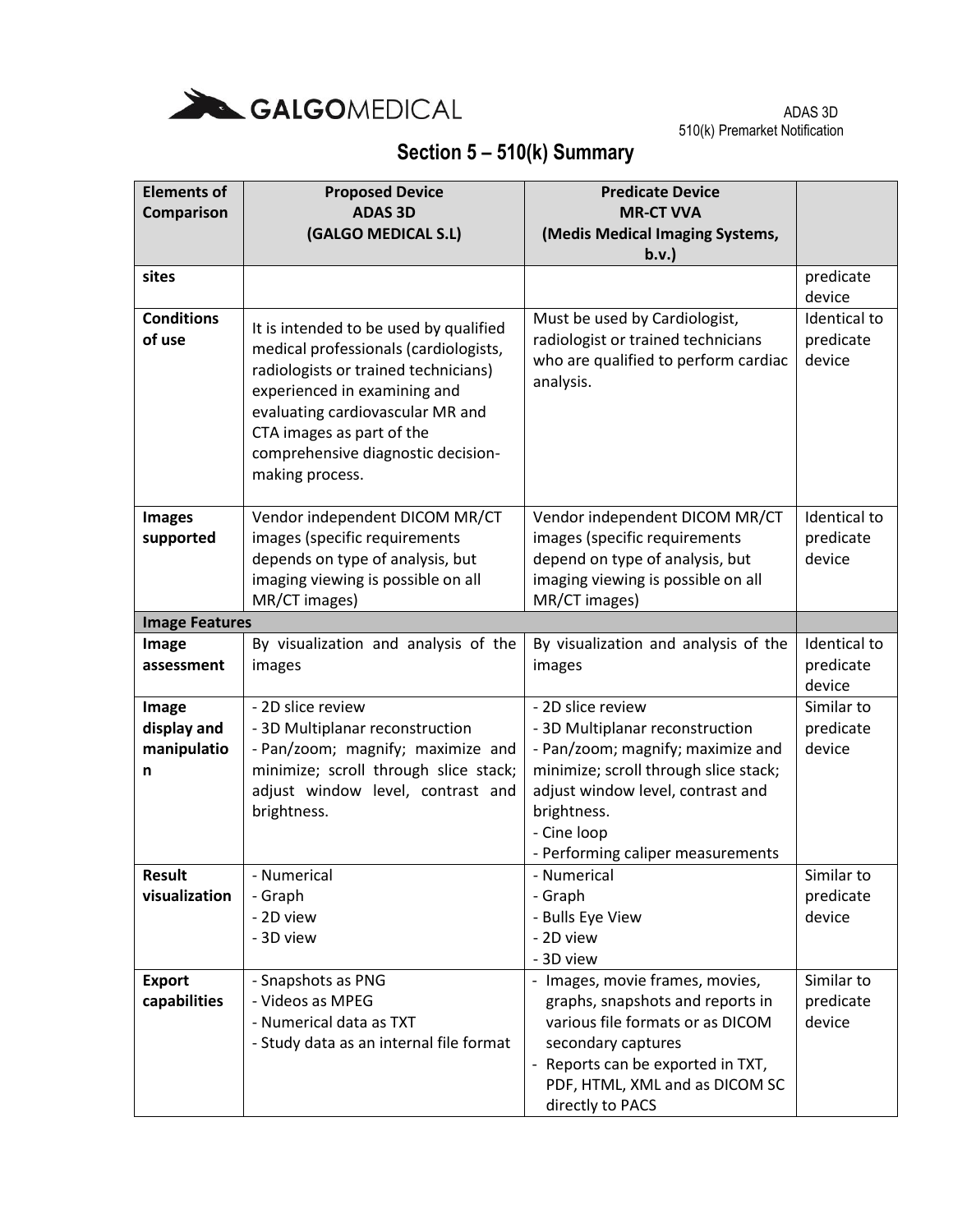

| <b>Elements of</b><br>Comparison | <b>Proposed Device</b><br><b>ADAS 3D</b><br>(GALGO MEDICAL S.L)                                                                                                                                                                                                                                                                                                                                                                                               | <b>Predicate Device</b><br><b>MR-CT VVA</b><br>(Medis Medical Imaging Systems,<br>b.v.                                    |                                                                                                                           |
|----------------------------------|---------------------------------------------------------------------------------------------------------------------------------------------------------------------------------------------------------------------------------------------------------------------------------------------------------------------------------------------------------------------------------------------------------------------------------------------------------------|---------------------------------------------------------------------------------------------------------------------------|---------------------------------------------------------------------------------------------------------------------------|
|                                  |                                                                                                                                                                                                                                                                                                                                                                                                                                                               | - All analysis results can be saved<br>and reloaded again for reviewing<br>and/or exporting                               |                                                                                                                           |
|                                  | - 3D surface meshes as VTK/DIF<br><b>Performing Function Analysis</b>                                                                                                                                                                                                                                                                                                                                                                                         |                                                                                                                           |                                                                                                                           |
|                                  | - Quantification of LV wall thickness                                                                                                                                                                                                                                                                                                                                                                                                                         | <b>Cardiac Function Quantification:</b><br>mass, wall motion, wall thickness<br>and wall thickening                       | Similar to<br>predicate<br>device                                                                                         |
|                                  | - Identification and Visualization of<br>other 3D anatomical structures                                                                                                                                                                                                                                                                                                                                                                                       | Anatomy and tissue segmentation                                                                                           | Similar to<br>predicate<br>device                                                                                         |
|                                  | - Visualization of the distribution of<br>the enhancement in a three-<br>dimensional (3D) chamber of the<br>heart.<br>- Quantification of the total volume<br>of the enhancement within the Left<br>Ventricle (LV) and the visualization<br>of the enhancement area in<br>multiple layers through the cardiac<br>structure.<br>- Calculation, quantification and<br>visualization of corridors of<br>intermediate, signal intensity<br>enhancement in the LV. | Signal intensity analysis for the<br>myocardium and infarct sizing. Also<br>referred as DSI (Delayed Signal<br>Intensity) | Similar to<br>predicate<br>device (see<br>detailed<br>comparison<br>in the<br>section<br>below)                           |
|                                  | None                                                                                                                                                                                                                                                                                                                                                                                                                                                          | MR parametric maps (such as T1,<br>T2, T2* relaxation)                                                                    | N/A<br>(additional<br>specificatio<br>ns for the<br>predicate<br>device, not<br>included on<br>the<br>proposed<br>device) |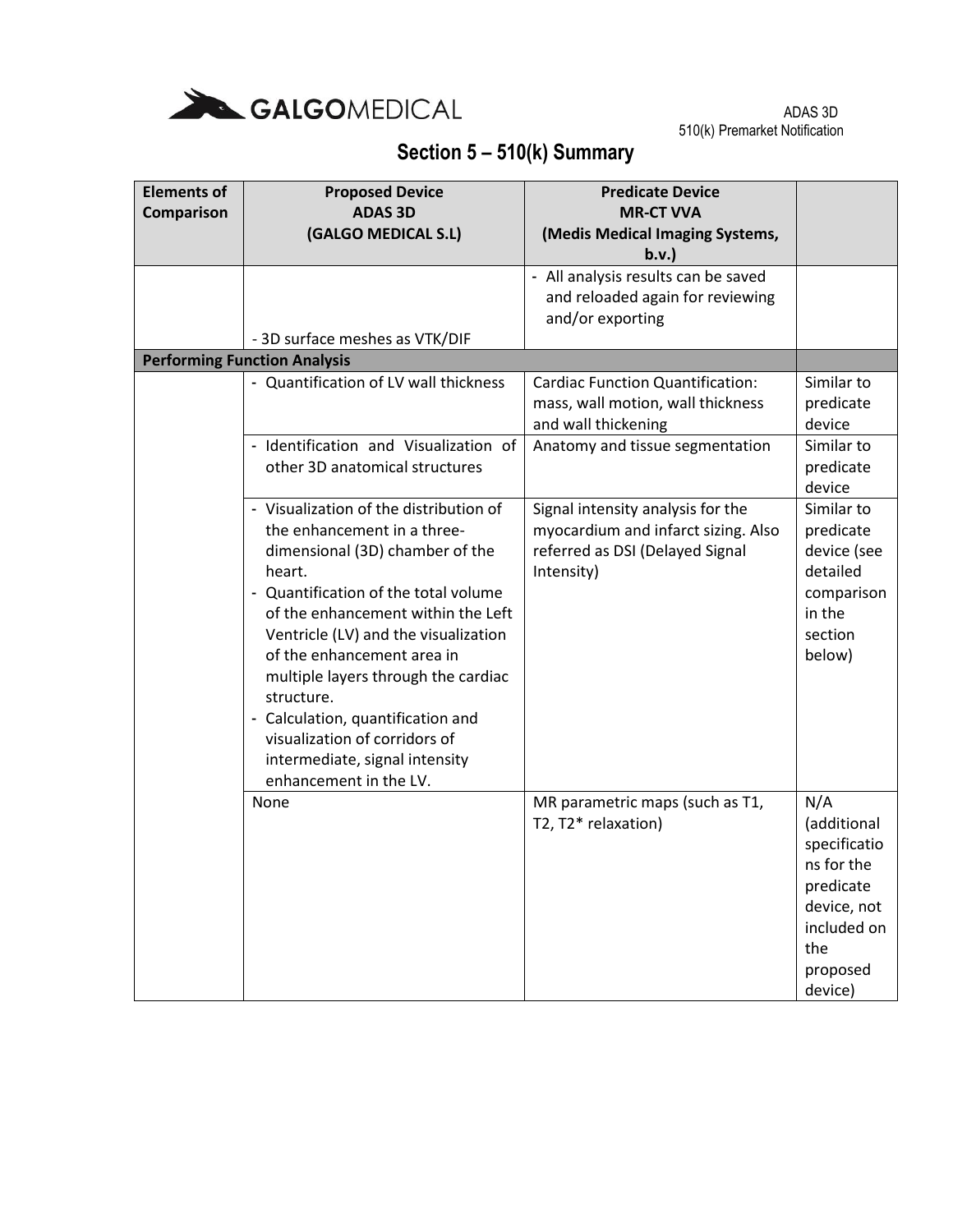

| <b>Elements of</b> | <b>Proposed Device</b>                            | <b>Predicate Device</b>             |                            |
|--------------------|---------------------------------------------------|-------------------------------------|----------------------------|
| Comparison         | <b>ADAS 3D</b>                                    | <b>MR-CT VVA</b>                    |                            |
|                    | (GALGO MEDICAL S.L)                               | (Medis Medical Imaging Systems,     |                            |
|                    |                                                   | b.v.                                |                            |
|                    | None                                              | quantification of T2* results in MR | N/A                        |
|                    |                                                   | images that can be used to          | (additional                |
|                    |                                                   | characterize iron loading in the    | specificatio               |
|                    |                                                   | heart and the liver                 | ns for the                 |
|                    |                                                   |                                     | predicate                  |
|                    |                                                   |                                     | device, not<br>included on |
|                    |                                                   |                                     | the                        |
|                    |                                                   |                                     | proposed                   |
|                    |                                                   |                                     | device)                    |
|                    |                                                   |                                     |                            |
|                    |                                                   |                                     |                            |
|                    |                                                   |                                     |                            |
|                    |                                                   |                                     |                            |
|                    |                                                   |                                     |                            |
|                    | Performance function analysis of enhancement      |                                     |                            |
|                    | Visualization of the enhancement in               | Visualization of the DSI in 2D      | Similar to                 |
|                    | 2D                                                |                                     | predicate                  |
|                    |                                                   |                                     | device                     |
|                    | Visualization of the distribution of the          | Visualization of the DSI in 3D      | Similar to                 |
|                    | enhancement in a three-dimensional                |                                     | predicate                  |
|                    | (3D) chamber of the heart.                        |                                     | device                     |
|                    | - Quantification of the total volume              | <b>Quantification of DSI</b>        | Similar to                 |
|                    | of the enhancement within the Left                |                                     | predicate                  |
|                    | Ventricle (LV) and the visualization              |                                     | device                     |
|                    | of the enhancement area in                        |                                     |                            |
|                    | multiple layers through the cardiac<br>structure. |                                     |                            |
|                    | - Quantification and visualization of             |                                     |                            |
|                    | the total area and distribution of                |                                     |                            |
|                    | the enhancement within the left                   |                                     |                            |
|                    | Atrium (LA)                                       | Measurements:                       |                            |
|                    |                                                   | - Quantification of infarct size (% |                            |
|                    | Measurements:                                     | and mass), infarct transmurality    |                            |
|                    | - Total Volume (g), BZ (g) and Core               |                                     |                            |
|                    | (g)                                               |                                     |                            |
|                    | - For each layer: Total area (cm2), BZ            |                                     |                            |
|                    | (cm2) and Core (cm2)                              |                                     |                            |
|                    | - Calculation, quantification and                 | <b>Visualization of DSI</b>         | Similar to                 |
|                    | visualization of corridors of                     |                                     | predicate                  |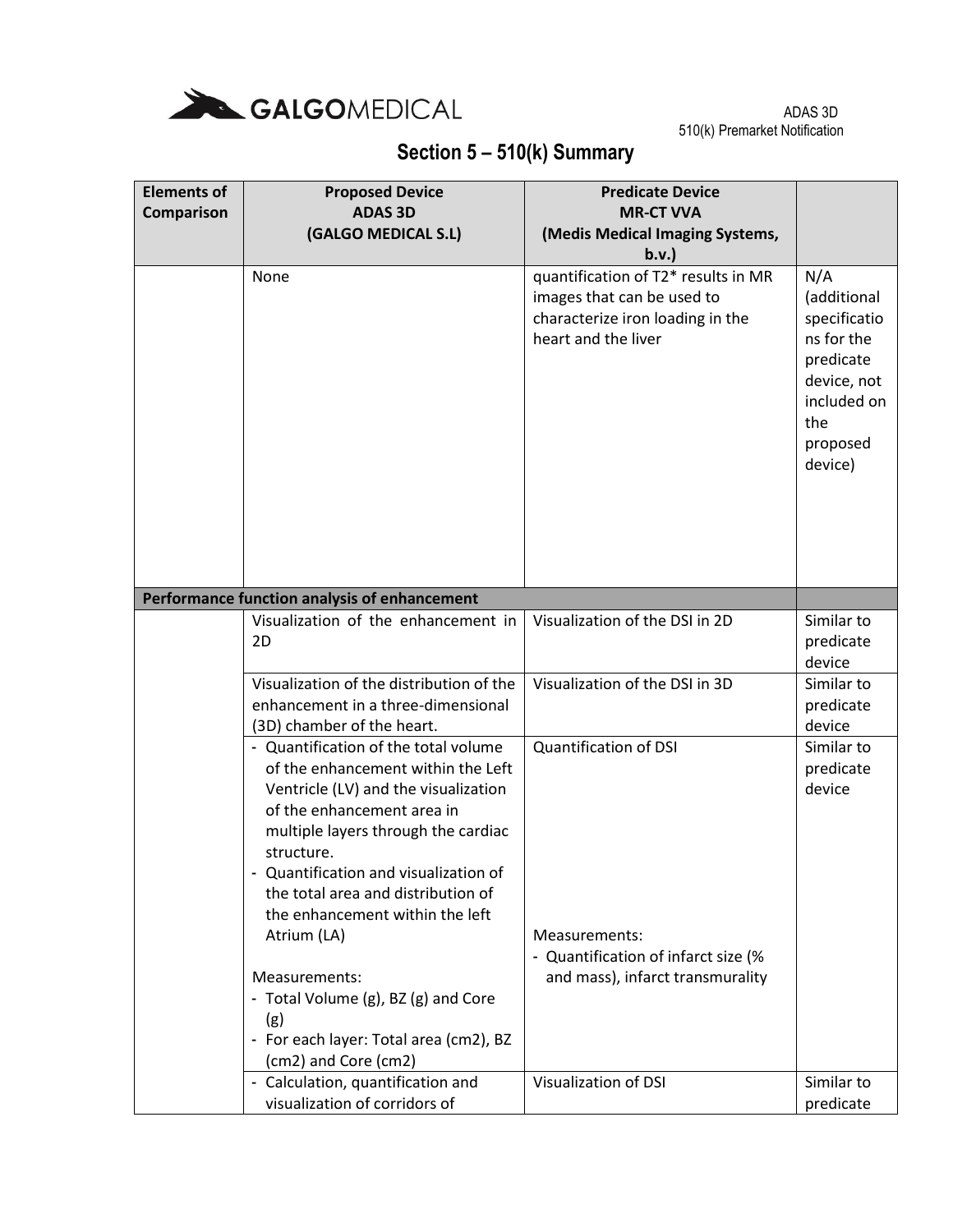

### **Section 5 – 510(k) Summary**

| Elements of<br>Comparison | <b>Proposed Device</b><br><b>ADAS 3D</b><br>(GALGO MEDICAL S.L) | <b>Predicate Device</b><br><b>MR-CT VVA</b><br>(Medis Medical Imaging Systems,<br>b.v. |        |
|---------------------------|-----------------------------------------------------------------|----------------------------------------------------------------------------------------|--------|
|                           | intermediate, signal intensity<br>enhancement in the LV.        |                                                                                        | device |

**Table 5.1 Summary comparison of characteristics and features – proposed and predicate devices.**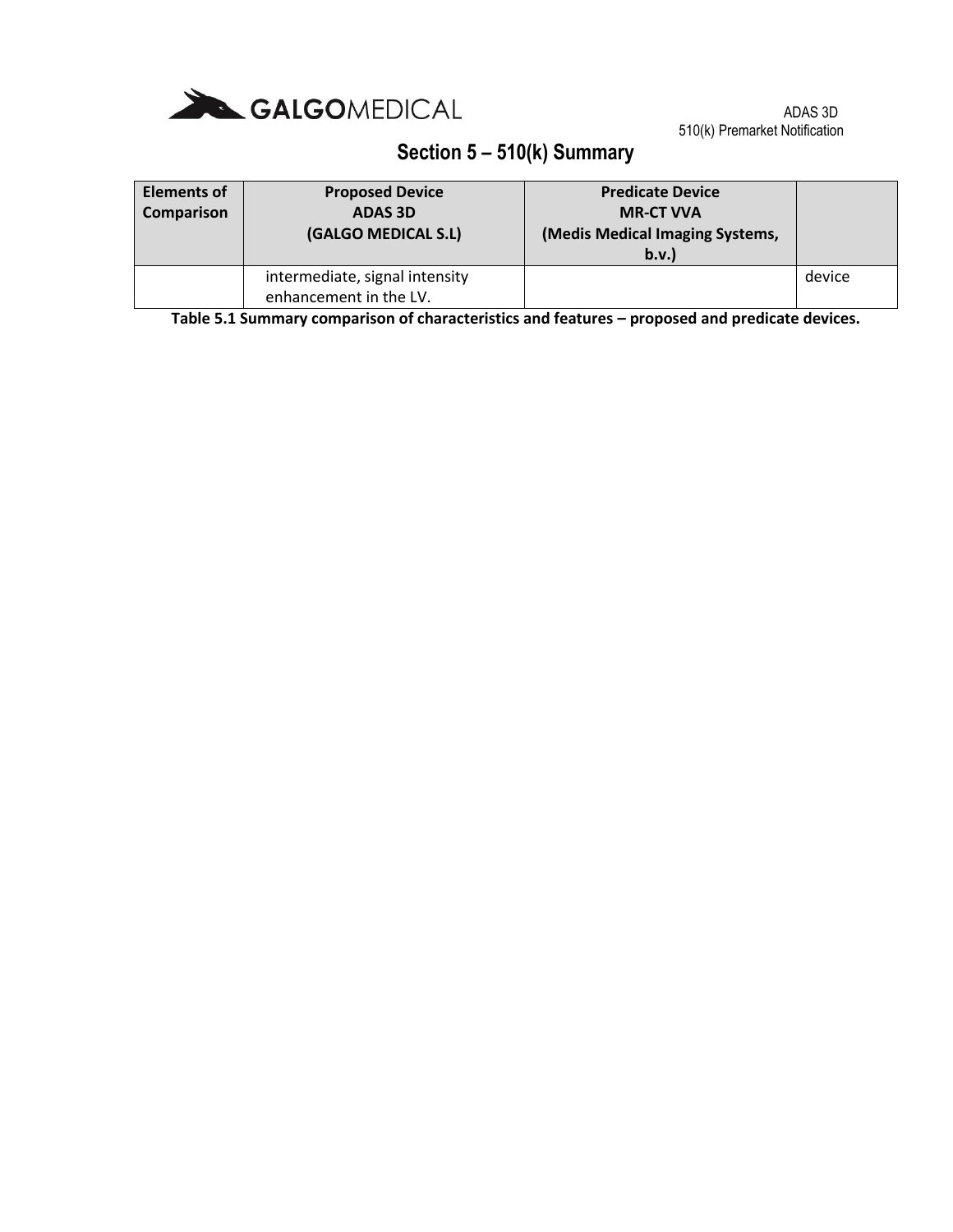

#### **1.3. INTENDED USE**

As established in the Indications for Use Statement:

ADAS 3D is indicated for use in the clinical setting to support the visualization and analysis of cardiac MR and CTA images for patients with cardiovascular disease.

ADAS 3D is indicated for patients with myocardial scar produced by ischemic or non-ischemic heart disease.

ADAS 3D processes MR and CTA images. The quality and the resolution of the original images determines the quality and the accuracy of the data produced by ADAS 3D.

ADAS 3D is indicated to be used by qualified medical professionals (cardiologists, electrophysiologists, radiologists or technicians) for the calculation, quantification and visualization of cardiac images. The data produced by ADAS 3D is indicated to be used to support clinical decision making and should not be used on an irrefutable basis or as the sole source of information for clinical diagnosis or patient treatment. The data produced by ADAS 3D is intended to be used to support qualified medical professionals for clinical decision making.

ADAS 3D is not intended to identify regions for catheter ablation or treatment of arrhythmias.

ADAS 3D has similar intended uses as the predicate devices and has very similar technological characteristics. However, subject and predicate devices have some minor different technical characteristics as described in Section 12 of this submission.

#### **1.4. SUMMARY DISCUSSION OF NON-CLINICAL DATA**

The proposed device has been designed, developed, tested, verified and validated according to documented procedures and specific protocols in line with the FDA guidance documents.

Non-clinical test data are submitted to support this premarket notification and to establish the decision concerning adequate safety and performance of the predicate device. It was tested and validated with synthetic and phantom data. The results of these non-clinical data testing and validation is included in this submission in section 18.

The FDA guidance documents used are the following:

- Guidance for the Submission of Premarket Notifications for Medical Imaging Management Devices
- Guidance for the Content of Premarket Submissions for Software Contained in Medical Devices.
- Guidance for Off-The-Shelf Software Use in Medical Devices September 9, 1999
- General Principles of Software Validation; Final Guidance for Industry and FDA Staff January